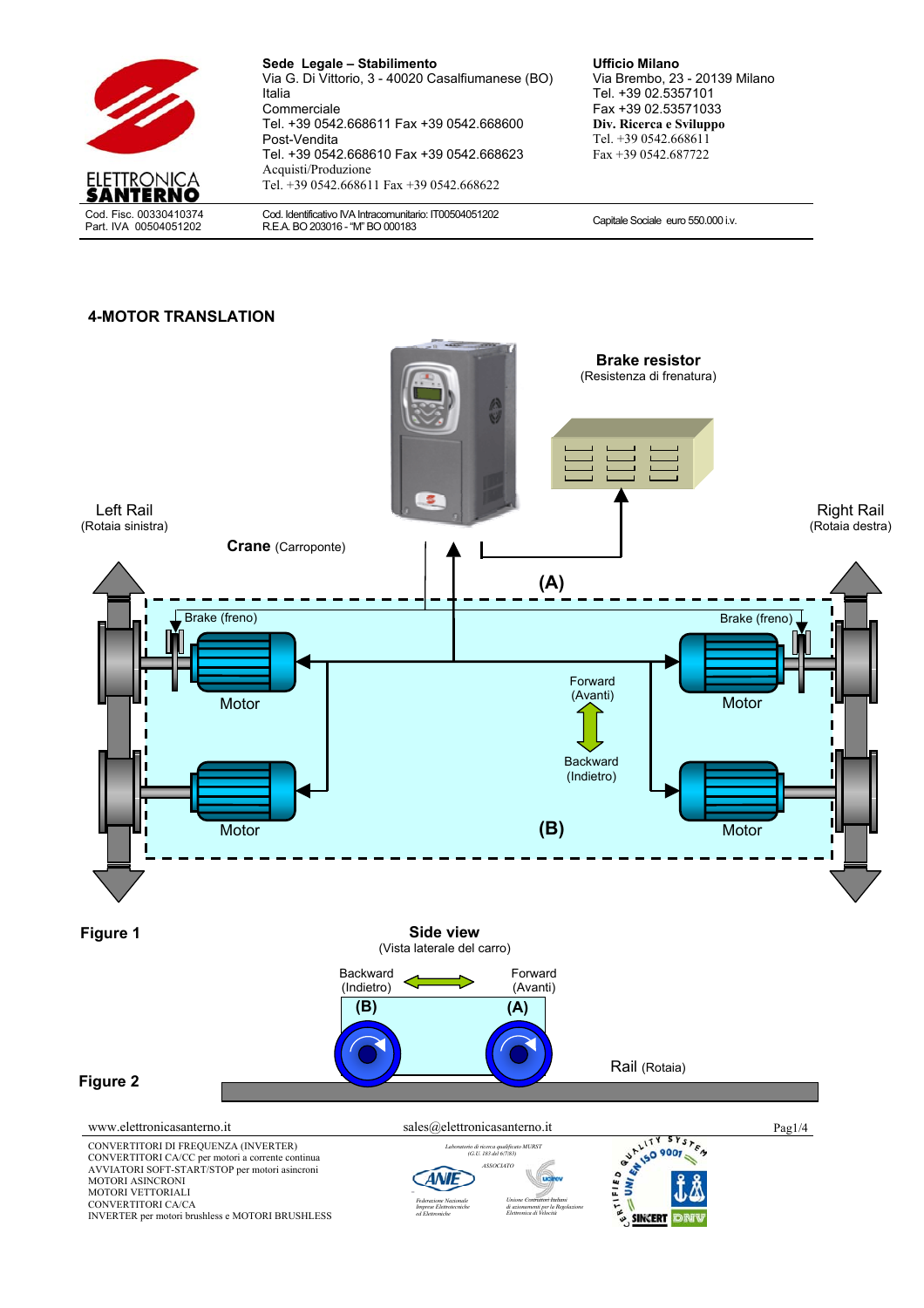





**Wiring Diagram (Control Section)** 



**FR1**= NC Contacts of thermal relays for each motor. Because a software thermal protection is provided for the inverter, this auxiliary contact is **not required when only one motor is used.**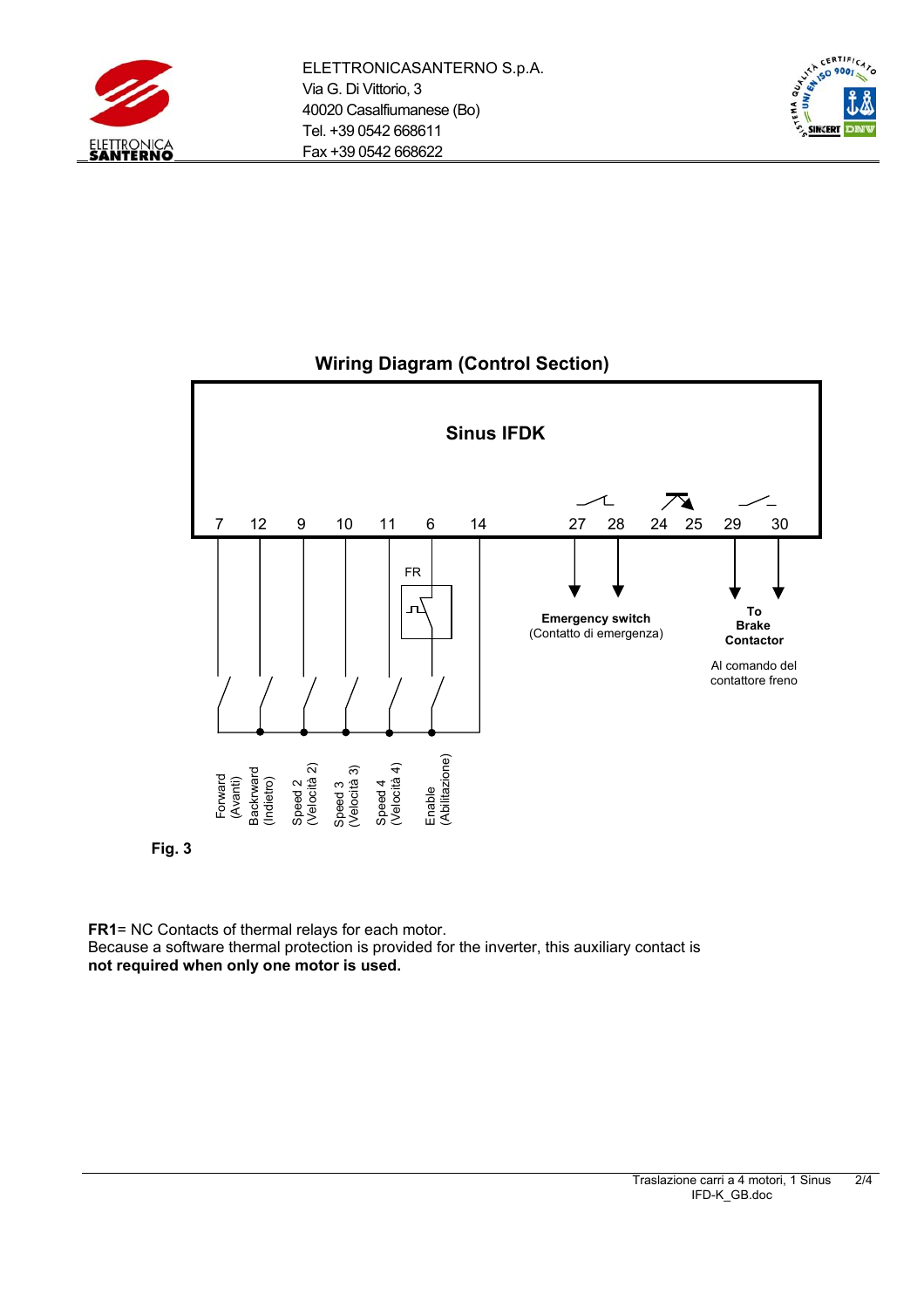





## **Fig. 4**

## **Operation**

This application is designed for the translation of a bridge crane on rails, where acceleration and braking are to be controlled with a uniform motion, thus avoiding wearing rails and the connected mechanical parts. The system may control one or multiple motors connected in parallel (4 motors in the example) for an overall power equal to the inverter size. Several preset speeds may be controlled (5 speeds in the example) by means of remote controls; the mechanical braking may be controlled for each manoeuvre or for the system emergency stop.

If the application involves two or more motors, use a proper thermal protection (thermal relay) for each motor. The thermal protections **must not cut off the power connection,** but have to stop the inverter operation with a simple NO contact (see Figure 3 and Figure 4). If only one motor is used, just enable the software thermal protection provided in the inverter software.